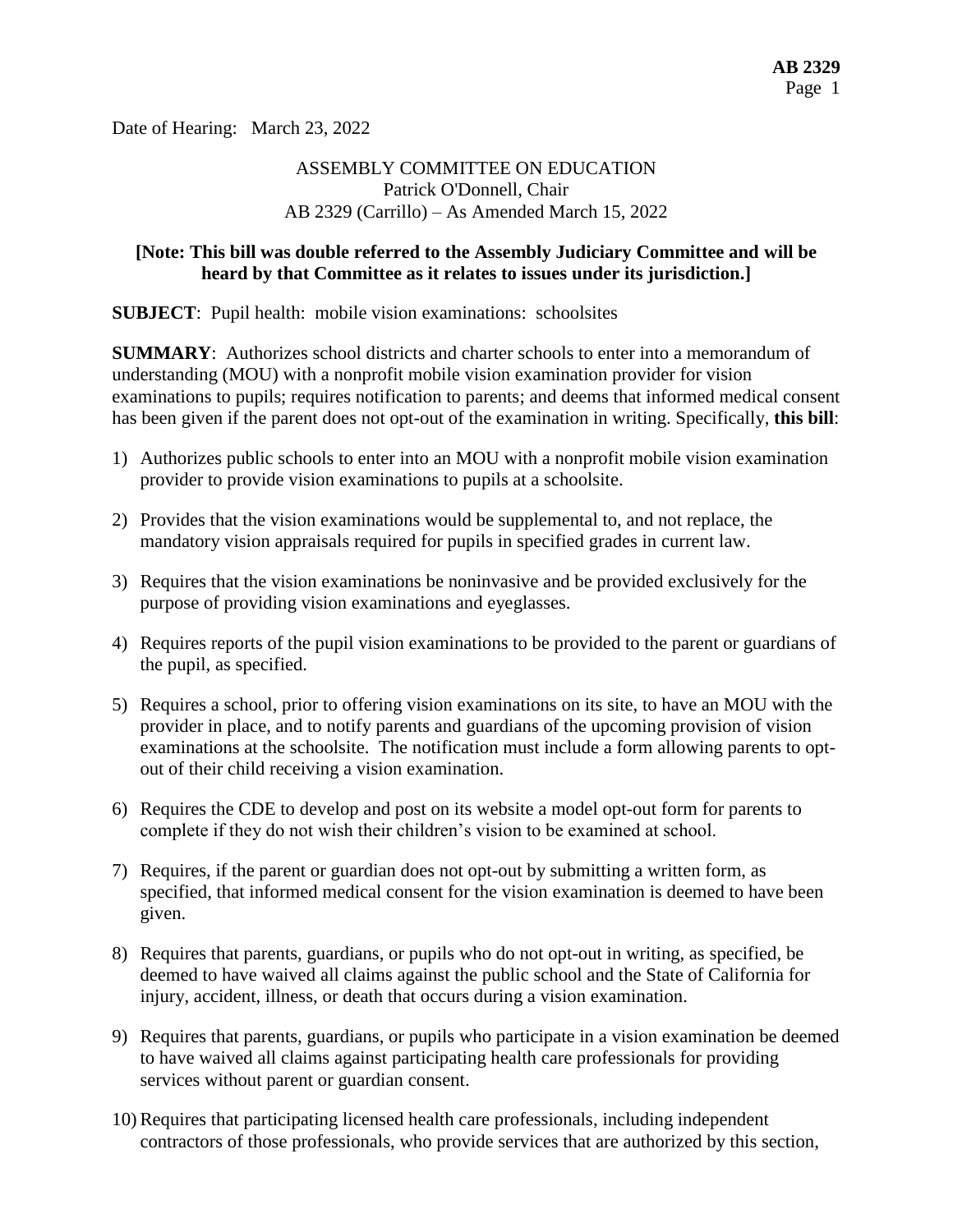have immunity from civil and criminal liability, and not be subject to disciplinary action by a licensing board.

11) Specifies that this immunity does not affect any of the following:

- a) A person's liability for damages caused by an act or omission that constitutes gross negligence or willful or wanton misconduct;
- b) A person's culpability for an act that constitutes a crime and is not specifically authorized by this section;
- c) The ability of a parent or guardian of a pupil to file an annual written statement, as specified, stating that they do not consent to a physical examination of their child, thereby exempting the pupil from any physical examination, including the vision examination authorized in this section.
- 12) Requires that vision examination providers be subject to current law prohibiting the solicitation of the pupil or the pupil's parent or guardian to encourage or advise treatment or consultation for the pupil by any entity in which the licensed provider has a financial interest.
- 13) Requires that any nonprofit mobile vision examination provider, participating licensed health care professional, including independent contractors of those professionals, or other entity providing services comply with the requirement to have a valid criminal background check before interacting with any pupils.
- 14) Defines "public school" to mean a school of a school district or a charter school.

# **EXISTING LAW**:

- 1) Requires a pupil's vision to be appraised by the school nurse or other authorized person during the kindergarten year or upon first enrollment or entry in a California school district of a pupil at an elementary school, and in grades 2, 5, and 8. (Education Code (EC) 49455)
	- a) Specifies that a pupil whose first enrollment occurs in grade 4 or 7 is not required to be appraised in the year immediately following the pupil's first enrollment or entry;
	- b) Requires the appraisal to include tests for visual acuity, including near vision and color vision; (color vision is to be appraised once for male pupils only once they reach first grade), and that the results of the appraisal be entered in the health record of the pupil;
	- c) Specifies that the vision appraisal may be waived, if the pupil's parents so desire, by the presenting of a certificate from a physician or surgeon, a physician assistant, or an optometrist, setting out the results of a determination of the pupil's vision, including visual acuity and color vision;
	- d) Specifies that a pupil's vision may be appraised by using an eye chart or any other scientifically validated photoscreening test. Requires that photoscreening tests be performed under an agreement with, or the supervision of, an optometrist or ophthalmologist, by the school nurse or a trained individual who meets requirements established by the California Department of Education (CDE);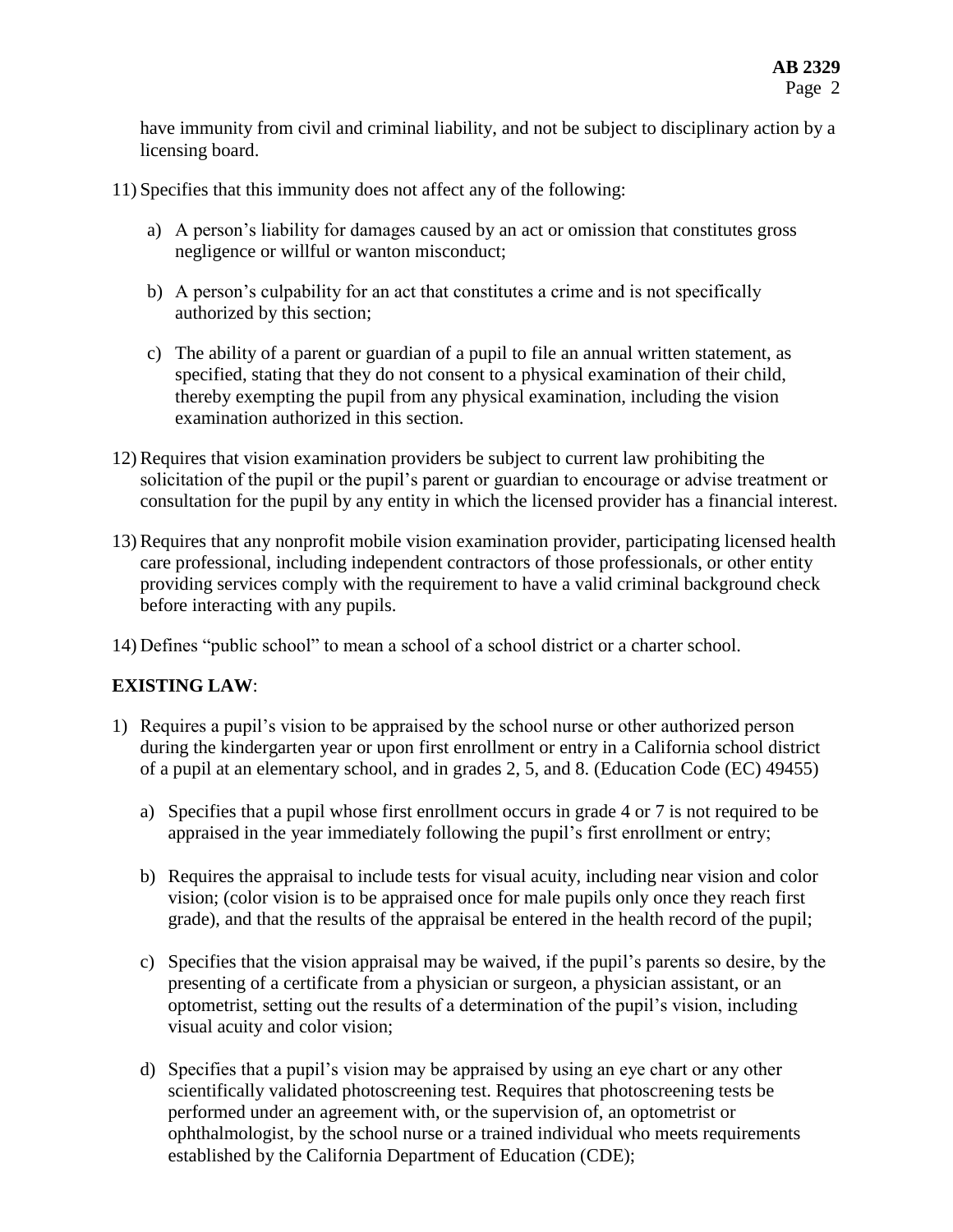- e) Requires continual and regular observation by the school nurse and the classroom teacher of the pupil's eyes, appearance, behavior, visual performance, and perception that may indicate vision difficulties;
- f) Exempts a pupil from the vision appraisal if the parents or guardian provides a statement in writing that they adhere to the faith or teachings of any well-recognized religious sect, denomination, or organization and in accordance with its creed, tenets, or principles depend for healing upon prayer in the practice of their religion; and
- g) Requires the CDE to adopt guidelines on vision screening, including training requirements and a method of testing for near vision.
- 2) Requires the governing board of any school district to provide for the testing of the sight and hearing of each pupil enrolled in the schools of the district. The test shall be adequate in nature and shall be given only by duly qualified supervisors of health employed by the district; or by certificated employees of the district or of the county superintendent of schools who possess the qualifications prescribed by the Commission for Teacher Preparation and Licensing; or by contract with an agency duly authorized to perform those services by the county superintendent of schools of the county in which the district is located, under guidelines established by the State Board of Education; or accredited schools or colleges of optometry, osteopathic medicine, or medicine. (EC 49452 and 5 CCR 591)
- 3) Authorizes a parent or guardian of a pupil enrolled in public schools to file an annual statement in writing stating that they will not consent to a physical examination of their child, and requires that the child be exempt from any physical examination. (EC 49451)
- 4) Requires a parent or guardian to provide, within 90 days of entrance into the first grade, a certificate signed by a health professional, documenting that the child has received the appropriate health screening and evaluation services (including vision screening) within the previous 18 months, unless the parent or guardian signs a waiver indicating they do not want or are unable to obtain the health screening. (Health and Safety Code (HSC) 124085)
- 5) Requires the governing board of a school district to exclude from school, for not more than five days, any first grade pupil who has not provided a signed health certificate or waiver, on or before the  $90<sup>th</sup>$  day after the pupil's entrance into first grade. (HSC 124105)
- 6) Authorizes a parent to annually file, with the principal of the school in which their child is enrolled, a signed document stating that they will not consent to a physical examination of their child, and requires the school to exempt the child from any physical examination. (EC 49451)
- 7) Prohibits a pupil from being tested for a behavioral, mental, or emotional evaluation without the informed written consent of the parent or guardian, and specifies that a general consent, including medical consent used to approve admission to a special education or remedial program or regular school activity does not constitute written consent. (EC 49091.12)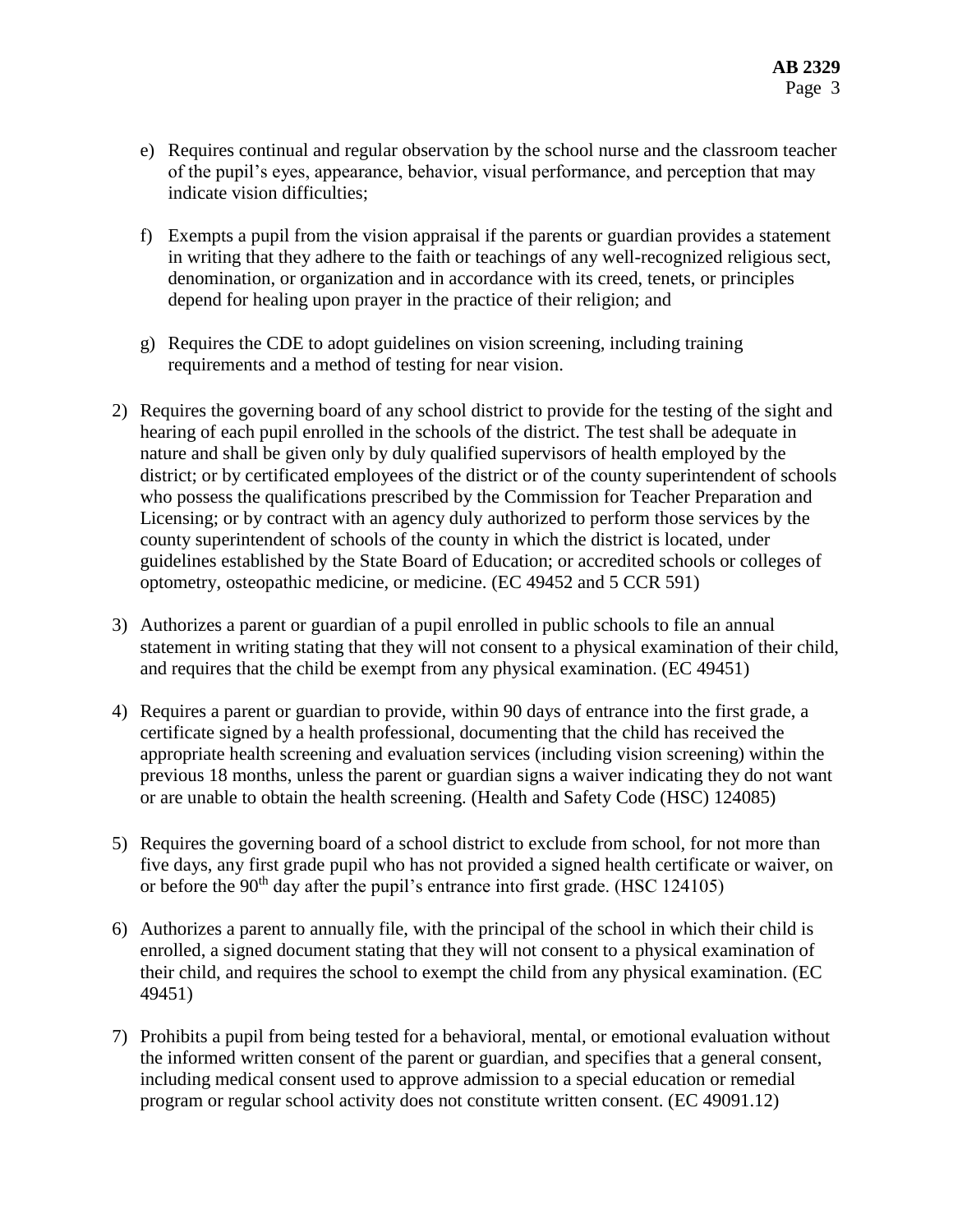8) Requires that any entity that has a contract with a local educational agency (LEA) to ensure that any employee who interacts with pupils, outside of the immediate supervision and control of the pupil's parent or guardian or a school employee, has a valid criminal background check. (EC 45125.1)

### **FISCAL EFFECT**: Unknown

## **COMMENTS**:

*Need for the bill.* According to the author: "This bill will remove administrative barriers to make it easier for California students to receive a vision exam from a community provider. It will also make it easier for California school districts to enter into an agreement with a nonprofit community vision provider. Studies show that addressing a vision problem is a powerful childhood intervention that improves grades, classroom and extracurricular engagement, and even prevents physical pain, and this bill will make vision exams and services more widely available to families in need."

*Importance of vision in school success.* The American Optometric Association notes that good vision is key to a student's success in school. Reading, writing, computer work, and viewing material on classroom screens or chalkboards are some of the visual tasks students perform daily. As children progress in school, demands on their visual abilities increase as the size of print in their schoolbooks becomes smaller and they are required to spend more time on homework. Children with visual skill deficits may avoid reading, experience lower levels of comprehension, or suffer from fatigue, discomfort, and a shorter attention span.

*Prevalence of visual disorders in U.S. children.* A 2016 report, *Children's Vision and Eye Health: A Snapshot of Current National Issues,* produced by the National Center for Children's Vision and Eye Health, included the following statistics on eye disorders among children between 5 and 17 years of age:

- 9% have myopia or nearsightedness, which results in defective vision of distant objects. This varies by race/ethnicity with Asian (19%) and Hispanic (13%) children having significantly higher rates of myopia;
- 13% have hyperopia, or farsightedness, which results in defective vision of near objects. Again, this varies by race/ethnicity, with the greatest prevalence among Non-Hispanic White (20%) children; and
- Between 15 to 28% have astigmatism, an irregularity in the shape of the cornea or lens that causes blurry vision at all distances if not corrected.

*Vision screening currently required for school entry.* Current law requires a parent or guardian of a first grade student, within the first 90 days of the school year, to provide a certificate, signed by a medical professional, documenting that the child has received a health check-up within the last 18 months. This required health examination for school entry includes a vision screening, completed by the child's regular healthcare provider.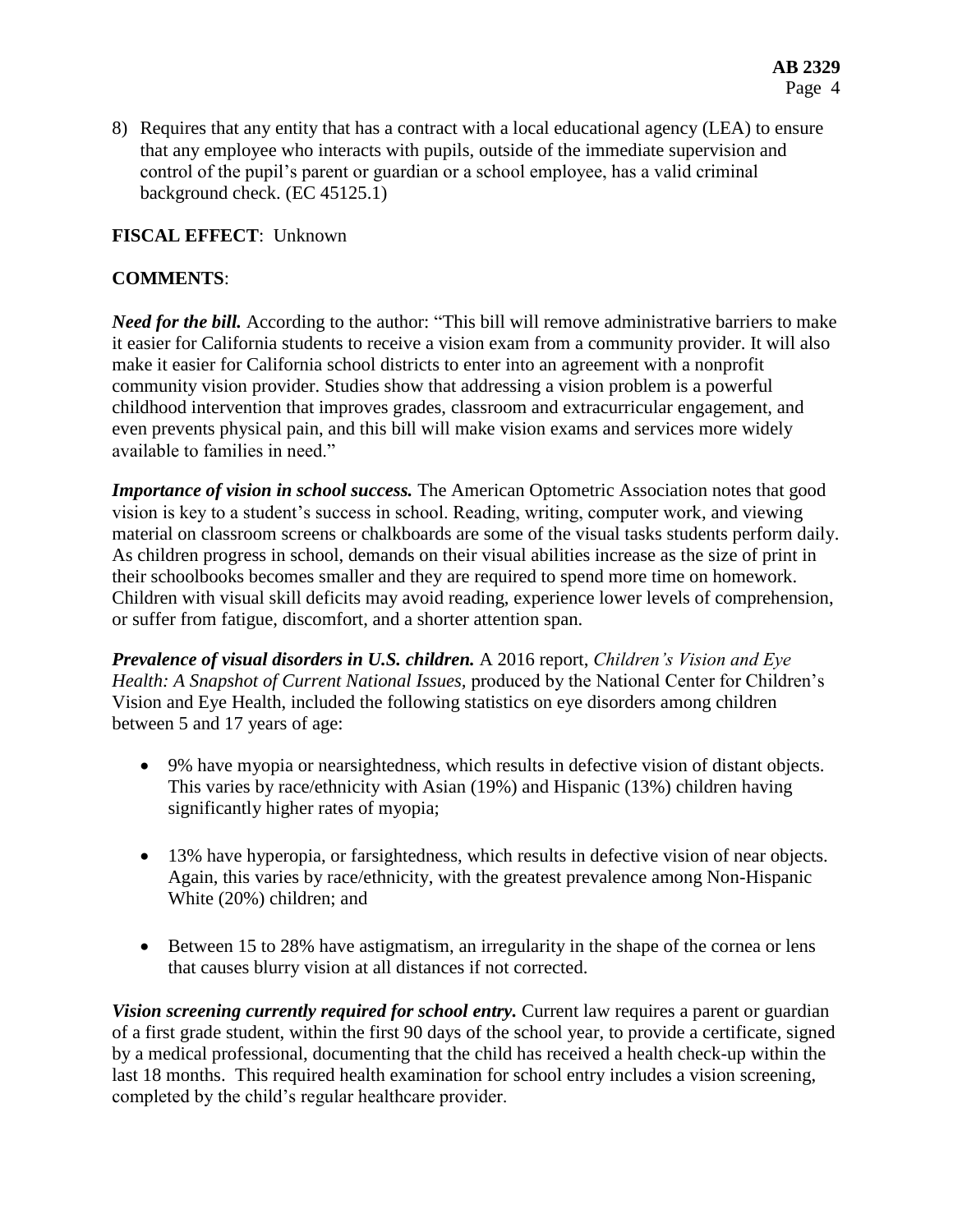The parent or guardian may submit a signed waiver stating they are unwilling or unable to obtain a health screening for the child. School districts are required to exclude children from school for up to five days, if the parent has not provided the health documentation or waiver.

*The CDE provides guidance for schools on vision testing. Guide For Vision Testing In California Public Schools,* (CDE, 2019) notes that a vision testing program meets state requirements when it is provided under the direction of qualified personnel and has the following objectives to:

- Identify students with potential vision deficits through:
	- o Administration of selected vision screening tools;
	- o Planned procedures of observation;
- Notify parents of each student identified as having a possible vision deficit and to encourage further examination through a professional comprehensive eye and vision evaluation;
- Establish follow-up procedures that will ensure that each identified student receives appropriate follow-up care; and
- Inform teachers of students who have vision deficits about vision eye care professionals' recommendations and assist them in planning for needed adjustments in the educational program.

| <b>Grade Level</b> | <b>Distance Vision</b> | <b>Near Vision</b> | <b>Color Vision</b><br><b>Deficiency</b>                  |
|--------------------|------------------------|--------------------|-----------------------------------------------------------|
| TK/K               | Required               | Required           | Not required                                              |
| Grade 1            | Not required           | Not required       | Required                                                  |
| Grade 2            | Required               | Required           | Required only if not<br>screened in 1 <sup>st</sup> grade |
| Grade 5            | Required               | Required           | See above                                                 |
| Grade 8            | Required               | Required           | See above                                                 |
| Special education  | Required               | Required           | Required                                                  |

The CDE guide identifies the elements of a pupil vision screening that are legally required:

This bill stipulates that the vision screenings authorized under the proposed MOU would be in addition to, but not replace, the legally required screenings as noted above.

*Current law limits who can provide vision screening in California public schools.* Only the following persons are authorized to conduct vision screening: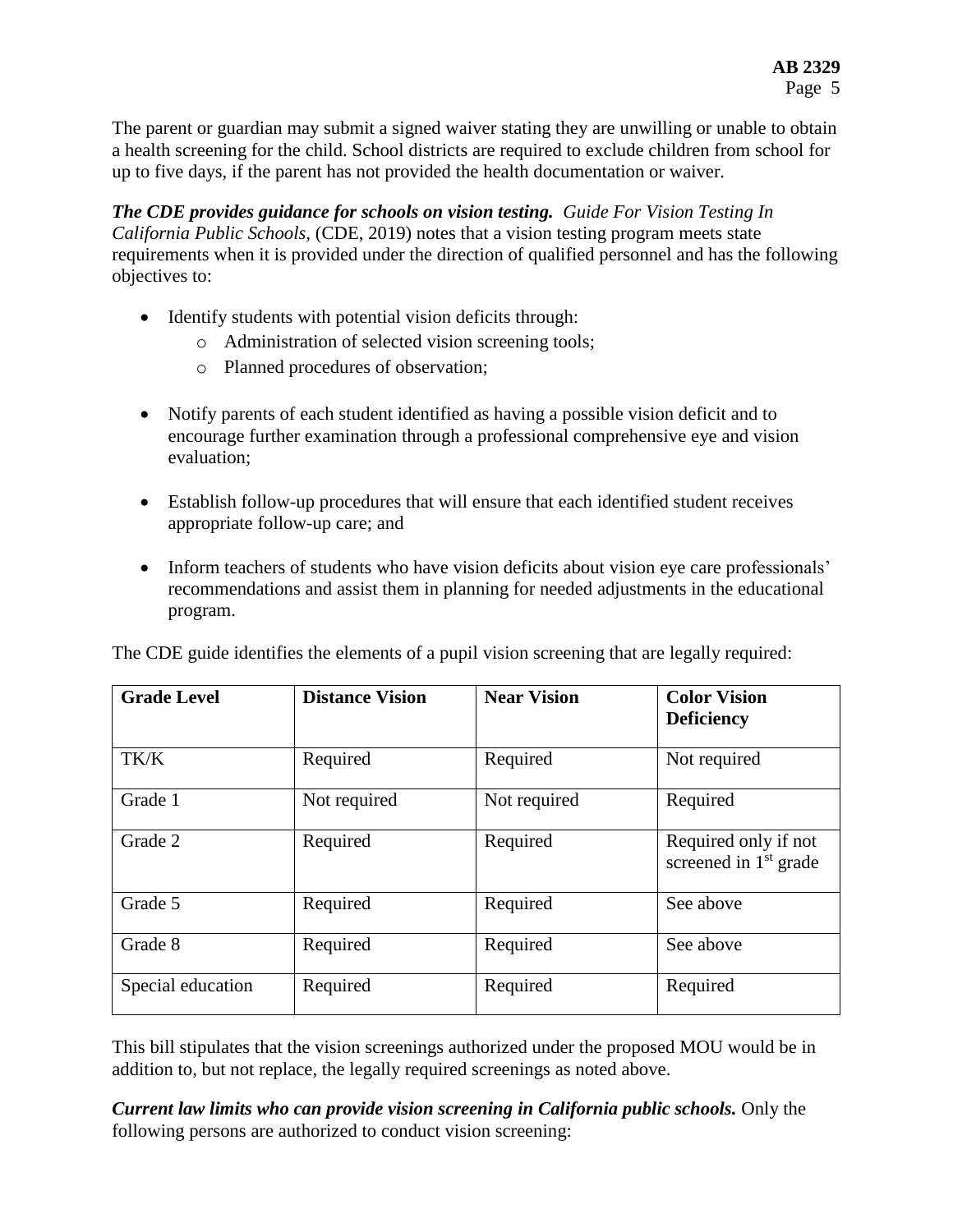- Duly qualified supervisors of health employed by the school district or COE;
- A registered nurse who holds both (1) a license from the appropriate California board or agency; and (2) a health and development credential, a standard designated service credential with a specialization in health, a health services credential as a school nurse, or a school nurse services credential;
- Certificated school district or county employees who hold a teaching credential and are qualified by training, including satisfactory completion of either six hours of vision screening; or an accredited college or university course in vision screening of at least one semester unit;
- Contracting agents who have met the requirements noted above and who have been authorized by the County Superintendent of Schools in which the district is located to perform tests.

*What's the difference between vision screening and an eye exam?* The American Association for Pediatric Ophthalmology and Strabismus notes,

Vision screening is an efficient and cost-effective method to identify children with visual impairment or eye conditions that are likely to lead to vision loss so that a referral can be made to an appropriate eye care professional for further evaluation and treatment. Pediatricians, family practitioners, nurses and technicians can perform vision screening at regular well care office visits. In addition, many day care programs, churches, schools and health departments offer vision screening programs for children.

Vision screening is more efficient and cost effective (which allows many more children to be examined) than a complete examination on every child. Only about 2 to 4% of children have an eye problem that requires treatment, so it is not practical to perform a comprehensive eye examination on every child. In addition, some problems are missed on a one-time comprehensive eye examination, so it is preferable to have several screenings performed over time. Also, mandated comprehensive eye examinations likely result in glasses being prescribed unnecessarily for many children.

Nevertheless, if a child has known risk factors for eye disease, if there is a family history of pediatric eye disease, or if a child has signs or symptoms suspicious for a vision problem, it is reasonable and appropriate for a child to have a comprehensive eye examination.

The American Academy of Ophthalmology advises parents to seek a comprehensive eye exam if the child fails a vision screening or the vision screening is inconclusive or cannot be performed; is referred by a pediatrician or school nurse; has a vision complaint or observed abnormal visual behavior, or is at risk for developing eye problems; or has a learning disability, developmental delay, neuropsychological condition or behavioral issue.

*Los Angeles County pilot program.* In an effort to determine whether children's access to, and utilization of, vision care services can be increased by providing vision care services at schools, existing law required the California Department of Health Care Services to establish a three-year pilot program in the County of Los Angeles that enabled school districts to allow students enrolled in Medi-Cal managed care plans to receive vision care services at the schoolsite through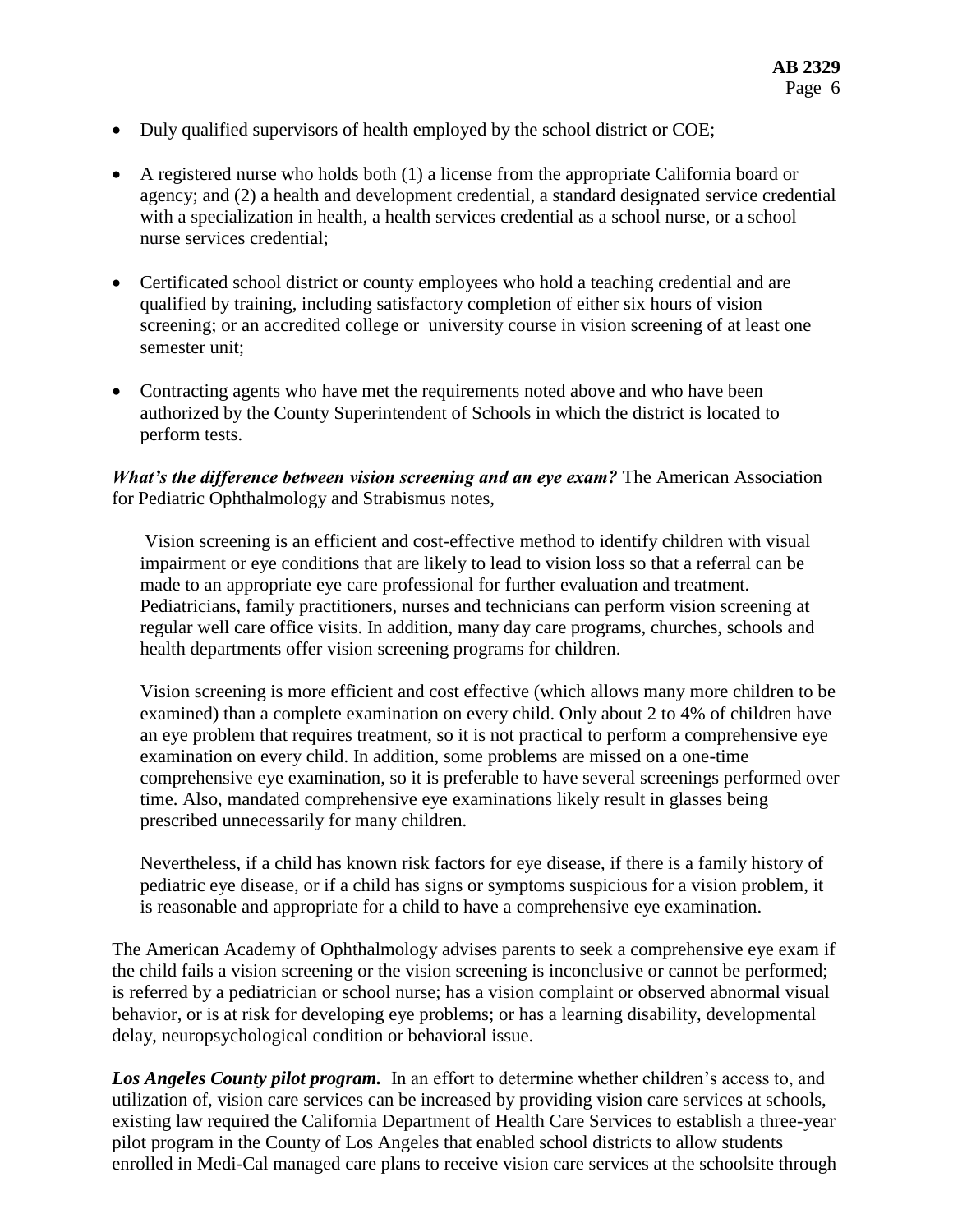the use of a mobile vision service provider. The vision care services available under this pilot program were limited to vision examinations and providing eyeglasses and were supplemental to the vision testing required by schools in the Education Code. School districts had the option to participate in the pilot program and student participation was also voluntary and required parental consent.

The pilot program operated for two years from January 1, 2015, to January 1, 2017. An evaluation of the pilot concluded that, "while the pilot project did not show a considerable change in the overall utilization of vision services, the pilot did serve thousands of students and based on the cohort analysis, it appears roughly two-thirds of those kids served by the pilot had not received a vision service in the study periods prior to the pilot, which would indicate increased access to services that were not otherwise being utilized."

*Parental consent for vision screening.* This bill requires that before a vision examination is provided at a schoolsite pursuant to this program, that the school must notify parents and guardians of the upcoming provision of the vision examinations. The notification must include a form for a parent to opt their child out of receiving the vision examination. If the parent does not submit a written opt-out form, it is deemed informed medical consent for the vision examination. *The Committee may wish to consider* whether it is appropriate for school children to receive a vision examination on the basis of a parental opt-out rather than an opt-in through a signed consent form.

*Arguments in support.* The Los Angeles Unified School District, sponsor of the bill, notes "Recent research shows students who receive eyeglasses through school-based vision programs receive better reading scores, especially for girls and students with disabilities. When children's visual skills have not developed properly, their learning can be impaired which can further exacerbate the opportunity gaps, especially among low-income students.

On average, pre-pandemic, Los Angeles Unified provided between 13,000 and 16,000 student vision examinations per semester by various district partners. All students are screened at each school and a consent is not required for screening; however, parent consent is required for an eye examination and for dental examinations. The goal of AB 2329 is to provide more students access to no-cost vision exams by third party health service providers. Public schools will need to enter into a memorandum of understanding with a nonprofit mobile vision examination provider regarding their partnership and scope of the program, and then provide a reasonable amount of time to allow parents to opt-out of the scheduled vision exam. This bill is permissive in nature for school districts that desire to offer these programs, but it is not mandatory.

Through AB 2329, Los Angeles Unified seeks to narrow opportunity gaps and to decrease the burdens of poverty as we continue to focus on addressing the academic, social-emotional, and health needs of every student."

*Related legislation.* AB 2904 (Carrillo) of the 2017-18 Session, would have authorized the governing board of a school district to enter into an MOU with a nonprofit mobile vision care services provider to provide vision care services to pupils at the schoolsite of a public school that are supplemental to required vision screenings. This bill was placed on the inactive file in the Senate.